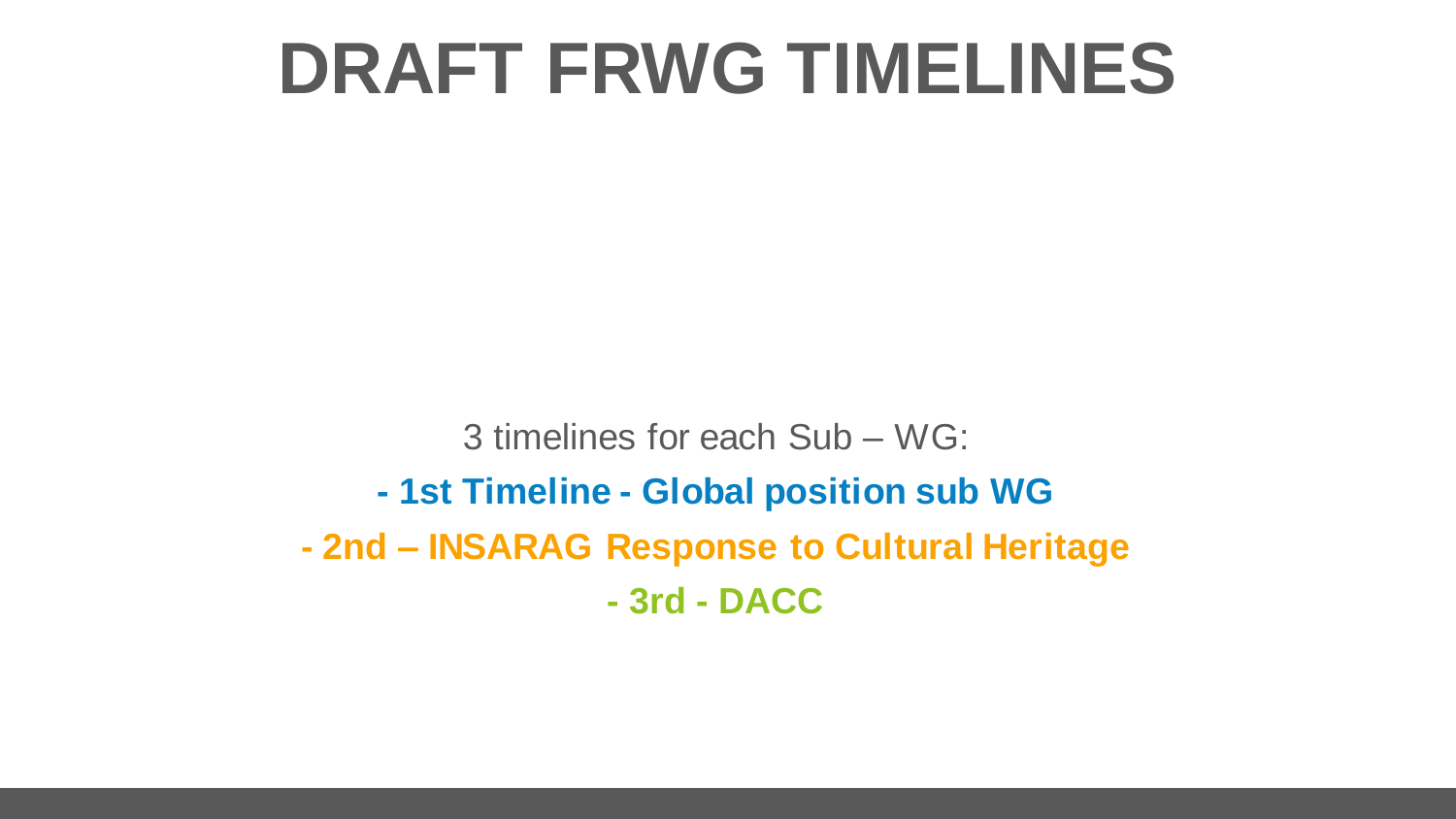## **DRAFT FRWG Timeline – FR Global position Sub-WG**

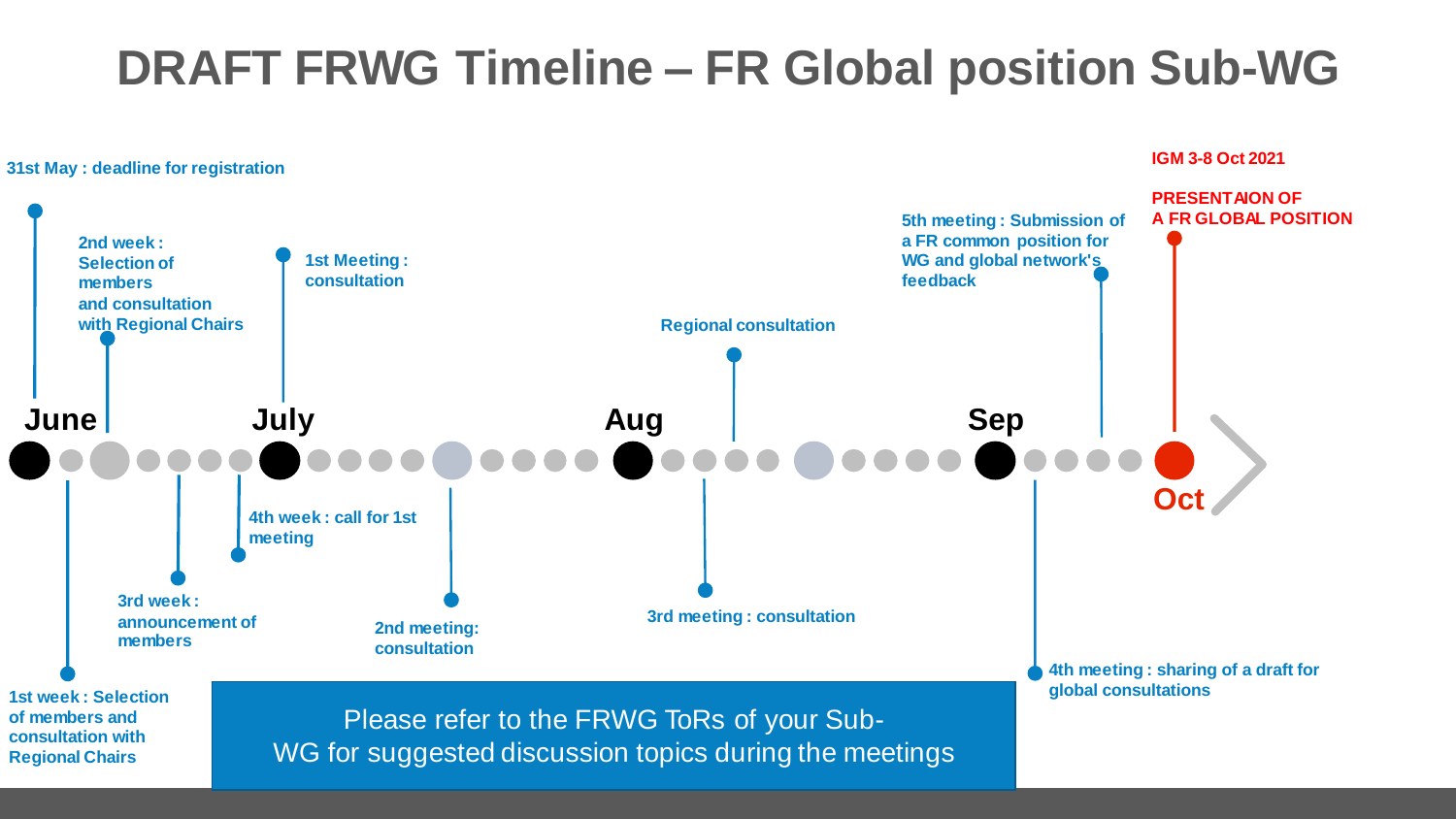## **DRAFT FRWG Timeline – INSARAG's response to Cultural Heritage Sub-WG IGM 3-8 Oct 2021**

**June August July Sep PRESENTATION OF RECOMMENDATIONS (including consideration of the need for further extension of the Sub-WG working period) 4th meeting: agreement on content for the HNPW and ISG 2021 5th meeting : drafting of INSARAG's Response to Cultural Heritage Guidance V.1.0 for feedback Start the work: registration, selection, April May 3rd meeting: continuation of revision of existing UNESCO document on cultural heritage**

> **INSARAG's Response to Cultural Heritage Guidance.**

**2nd meeting (May): revision of existing UNESCO document on cultural heritage**

**1st meeting: agreement on workplan with UNESCO-ICCROM and relevant partners**

**announcement of members**

**Submission of the V.1.0 for WG and global network's feedback**

Please refer to the FRWG ToRs of your Sub-WG for suggested discussion topics during the meetings